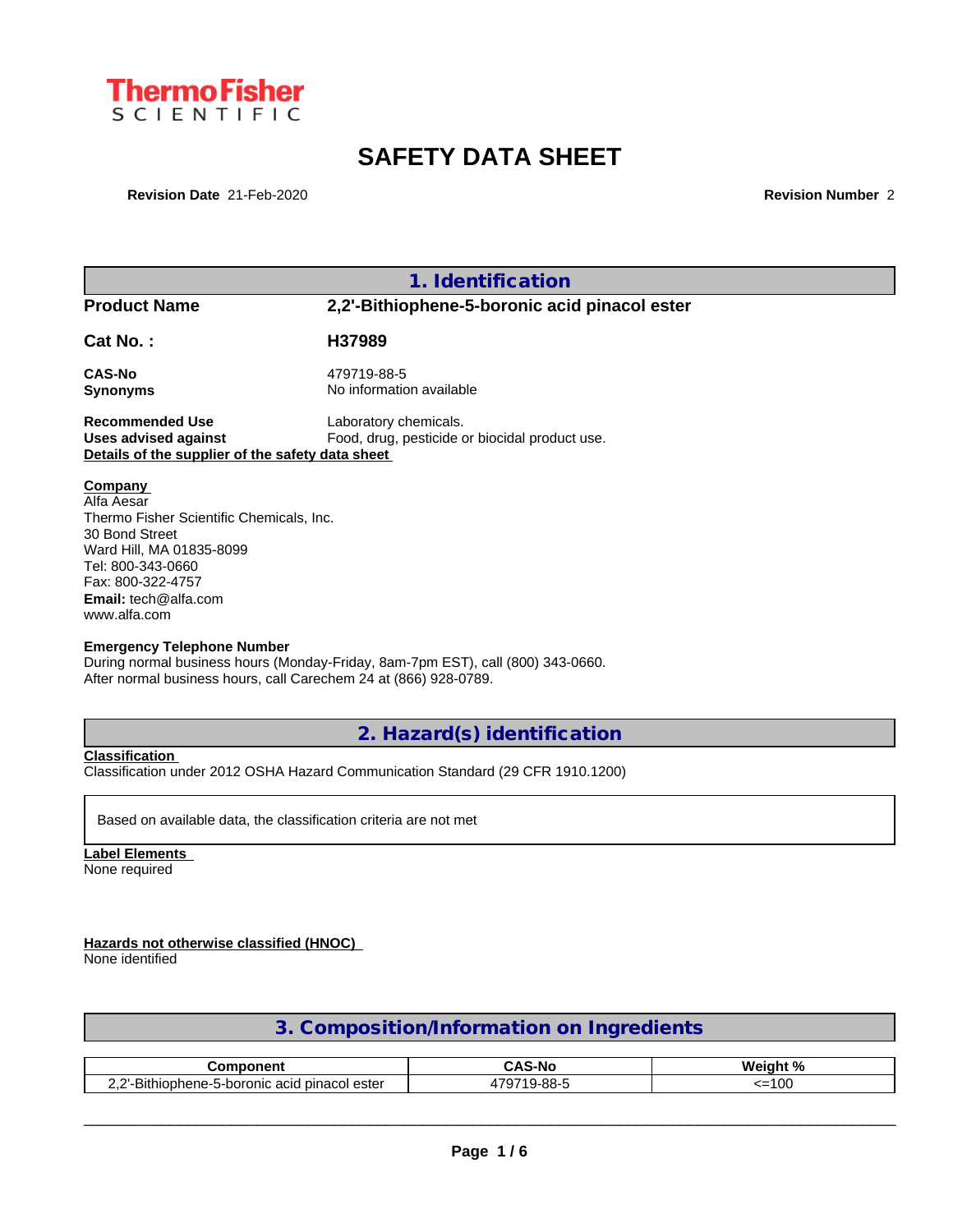|                                      | 4. First-aid measures                                                                                                      |
|--------------------------------------|----------------------------------------------------------------------------------------------------------------------------|
| <b>Eye Contact</b>                   | Rinse immediately with plenty of water, also under the eyelids, for at least 15 minutes. Get<br>medical attention.         |
| <b>Skin Contact</b>                  | Wash off immediately with plenty of water for at least 15 minutes. Get medical attention<br>immediately if symptoms occur. |
| <b>Inhalation</b>                    | Remove to fresh air. Get medical attention immediately if symptoms occur.                                                  |
| Ingestion                            | Clean mouth with water and drink afterwards plenty of water. Get medical attention if<br>symptoms occur.                   |
| Most important symptoms and          | None reasonably foreseeable.                                                                                               |
| effects<br><b>Notes to Physician</b> | Treat symptomatically                                                                                                      |
|                                      |                                                                                                                            |

 $\_$  ,  $\_$  ,  $\_$  ,  $\_$  ,  $\_$  ,  $\_$  ,  $\_$  ,  $\_$  ,  $\_$  ,  $\_$  ,  $\_$  ,  $\_$  ,  $\_$  ,  $\_$  ,  $\_$  ,  $\_$  ,  $\_$  ,  $\_$  ,  $\_$  ,  $\_$  ,  $\_$  ,  $\_$  ,  $\_$  ,  $\_$  ,  $\_$  ,  $\_$  ,  $\_$  ,  $\_$  ,  $\_$  ,  $\_$  ,  $\_$  ,  $\_$  ,  $\_$  ,  $\_$  ,  $\_$  ,  $\_$  ,  $\_$  ,

**5. Fire-fighting measures**

| Unsuitable Extinguishing Media                             | No information available                             |
|------------------------------------------------------------|------------------------------------------------------|
| <b>Flash Point</b><br>Method -                             | No information available<br>No information available |
| <b>Autoignition Temperature</b><br><b>Explosion Limits</b> | No information available                             |
| <b>Upper</b>                                               | No data available                                    |
| Lower                                                      | No data available                                    |
| Sensitivity to Mechanical Impact No information available  |                                                      |
| <b>Sensitivity to Static Discharge</b>                     | No information available                             |

## **Specific Hazards Arising from the Chemical**

Keep product and empty container away from heat and sources of ignition.

#### **Hazardous Combustion Products**

Carbon monoxide (CO). Carbon dioxide (CO<sub>2</sub>). Sulfur oxides. Oxides of boron.

#### **Protective Equipment and Precautions for Firefighters**

As in any fire, wear self-contained breathing apparatus pressure-demand, MSHA/NIOSH (approved or equivalent) and full protective gear.

| <u>NFPA</u>                      |                                |                                                                                       |                                                                                        |
|----------------------------------|--------------------------------|---------------------------------------------------------------------------------------|----------------------------------------------------------------------------------------|
| <b>Health</b>                    | Flammability                   | <b>Instability</b>                                                                    | <b>Physical hazards</b>                                                                |
|                                  | 6. Accidental release measures |                                                                                       |                                                                                        |
| <b>Personal Precautions</b>      | formation.                     |                                                                                       | Ensure adequate ventilation. Use personal protective equipment as required. Avoid dust |
| <b>Environmental Precautions</b> | Information.                   | Should not be released into the environment. See Section 12 for additional Ecological |                                                                                        |

**Methods for Containment and Clean** Sweep up and shovel into suitable containers for disposal. Avoid dust formation. **Up**

|                 | 7. Handling and storage                                                                                                                                                              |
|-----------------|--------------------------------------------------------------------------------------------------------------------------------------------------------------------------------------|
| <b>Handling</b> | Wear personal protective equipment/face protection. Ensure adequate ventilation. Avoid<br>contact with skin, eyes or clothing. Avoid ingestion and inhalation. Avoid dust formation. |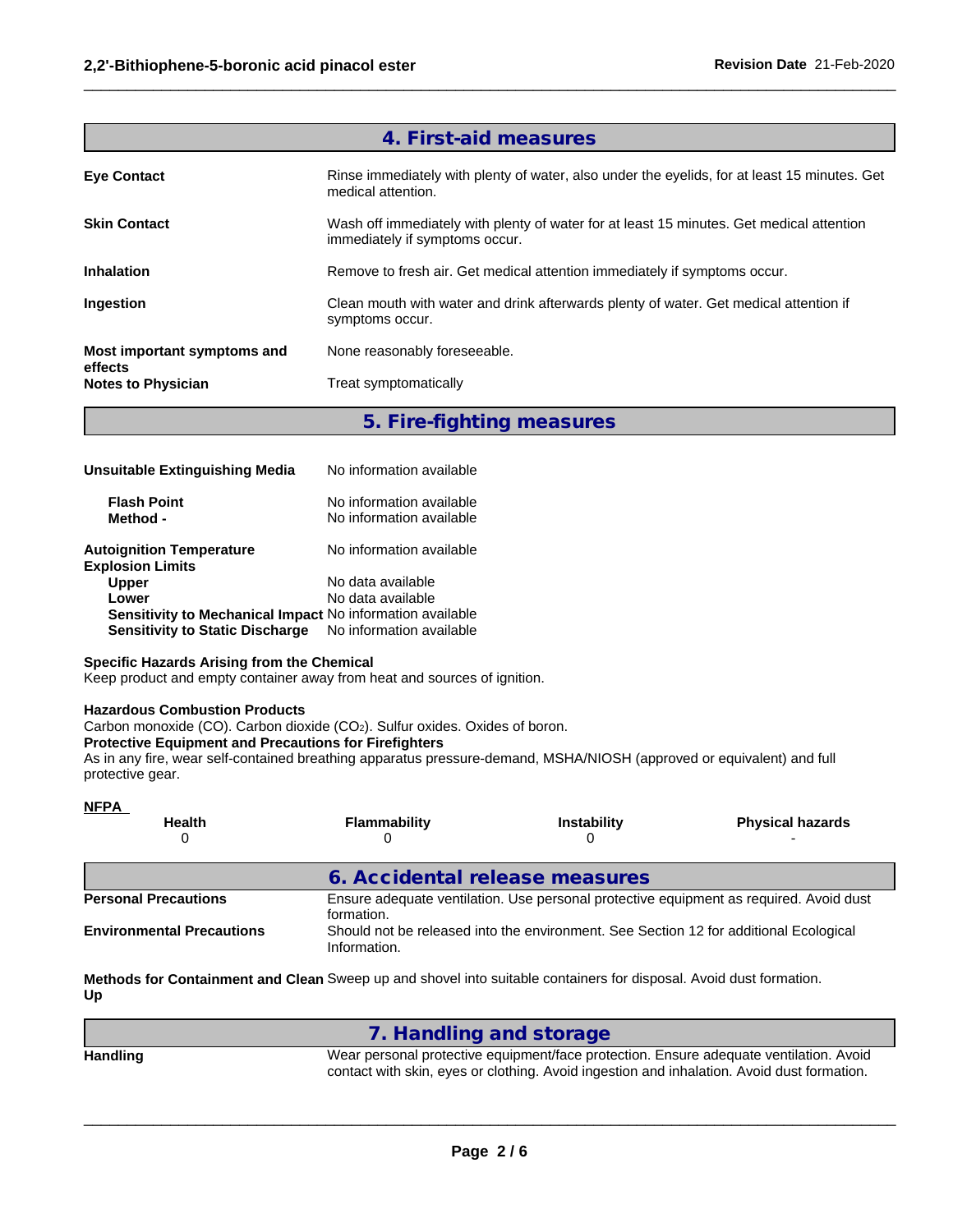| <b>Storage</b>                       | Store in freezer.                                                                                                                                                                 |
|--------------------------------------|-----------------------------------------------------------------------------------------------------------------------------------------------------------------------------------|
|                                      | 8. Exposure controls / personal protection                                                                                                                                        |
| <b>Exposure Guidelines</b>           | This product does not contain any hazardous materials with occupational exposure<br>limitsestablished by the region specific regulatory bodies.                                   |
| <b>Engineering Measures</b>          | None under normal use conditions.                                                                                                                                                 |
| <b>Personal Protective Equipment</b> |                                                                                                                                                                                   |
| <b>Eye/face Protection</b>           | Wear appropriate protective eyeglasses or chemical safety goggles as described by<br>OSHA's eye and face protection regulations in 29 CFR 1910.133 or European Standard<br>EN166. |
| Skin and body protection             | Wear appropriate protective gloves and clothing to prevent skin exposure.                                                                                                         |
| <b>Respiratory Protection</b>        | No protective equipment is needed under normal use conditions.                                                                                                                    |
| <b>Hygiene Measures</b>              | Handle in accordance with good industrial hygiene and safety practice.                                                                                                            |

 $\_$  ,  $\_$  ,  $\_$  ,  $\_$  ,  $\_$  ,  $\_$  ,  $\_$  ,  $\_$  ,  $\_$  ,  $\_$  ,  $\_$  ,  $\_$  ,  $\_$  ,  $\_$  ,  $\_$  ,  $\_$  ,  $\_$  ,  $\_$  ,  $\_$  ,  $\_$  ,  $\_$  ,  $\_$  ,  $\_$  ,  $\_$  ,  $\_$  ,  $\_$  ,  $\_$  ,  $\_$  ,  $\_$  ,  $\_$  ,  $\_$  ,  $\_$  ,  $\_$  ,  $\_$  ,  $\_$  ,  $\_$  ,  $\_$  ,

**9. Physical and chemical properties**

| <b>Physical State</b>                   | Solid fused                                                    |
|-----------------------------------------|----------------------------------------------------------------|
| Appearance                              | White - Green                                                  |
| <b>Odor</b>                             | No information available                                       |
| <b>Odor Threshold</b>                   | No information available                                       |
| рH                                      | No information available                                       |
| <b>Melting Point/Range</b>              | 35 - 38 °C / 95 - 100.4 °F                                     |
| <b>Boiling Point/Range</b>              | No information available                                       |
| <b>Flash Point</b>                      | No information available                                       |
| <b>Evaporation Rate</b>                 | Not applicable                                                 |
| <b>Flammability (solid,gas)</b>         | No information available                                       |
| <b>Flammability or explosive limits</b> |                                                                |
| <b>Upper</b>                            | No data available                                              |
| Lower                                   | No data available                                              |
| <b>Vapor Pressure</b>                   | No information available                                       |
| <b>Vapor Density</b>                    | Not applicable                                                 |
| <b>Specific Gravity</b>                 | No information available                                       |
| <b>Solubility</b>                       | No information available                                       |
| Partition coefficient; n-octanol/water  | No data available                                              |
| <b>Autoignition Temperature</b>         | No information available                                       |
| <b>Decomposition Temperature</b>        | No information available                                       |
| <b>Viscosity</b>                        | Not applicable                                                 |
| <b>Molecular Formula</b>                | C <sub>14</sub> H <sub>17</sub> B <sub>O2</sub> S <sub>2</sub> |
| <b>Molecular Weight</b>                 | 292.20                                                         |
|                                         |                                                                |

# **10. Stability and reactivity**

| <b>Reactive Hazard</b>        | None known, based on information available |
|-------------------------------|--------------------------------------------|
| <b>Stability</b>              | Stable under normal conditions.            |
| <b>Conditions to Avoid</b>    | Incompatible products.                     |
| <b>Incompatible Materials</b> | Strong oxidizing agents                    |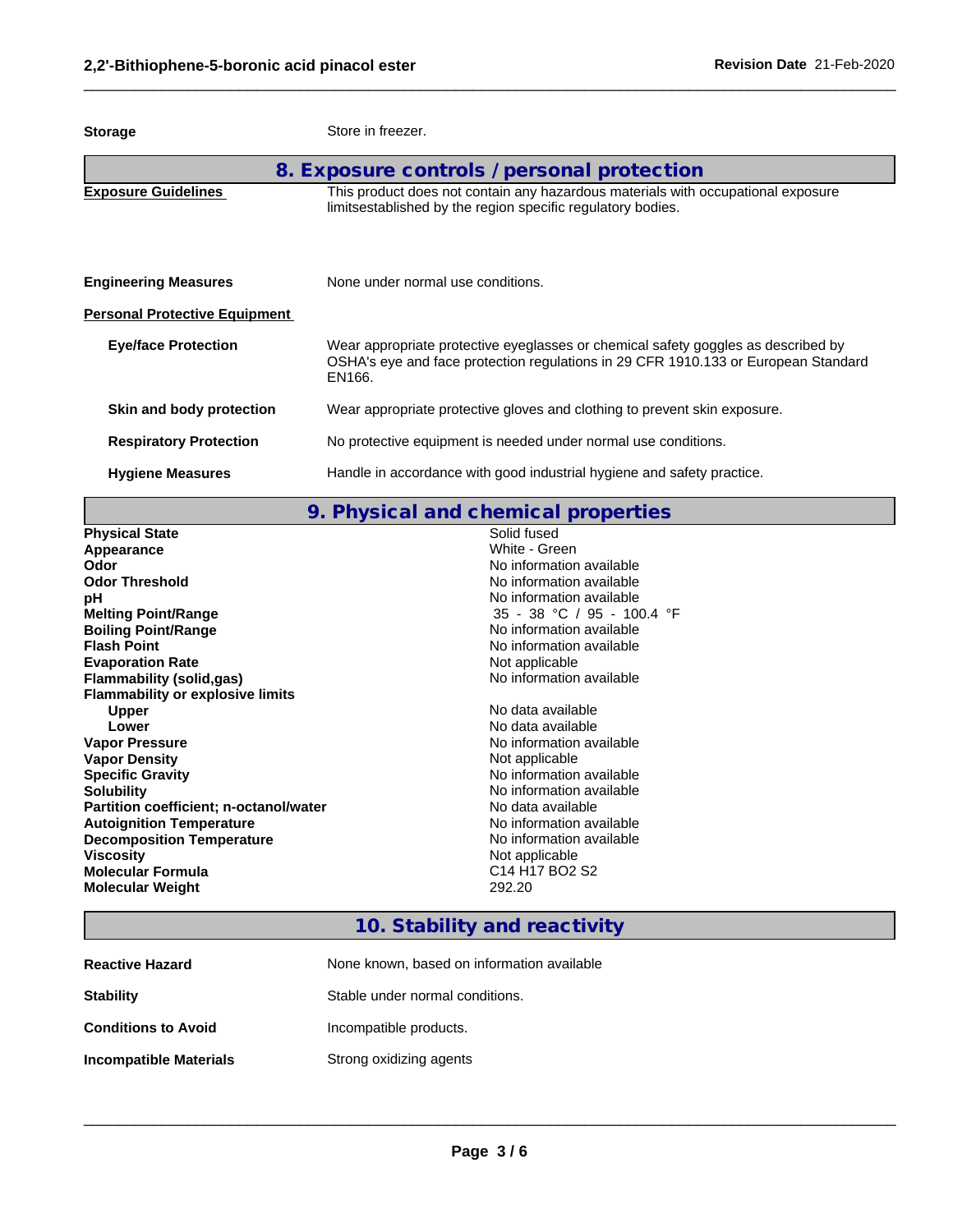**Hazardous Decomposition Products** Carbon monoxide (CO), Carbon dioxide (CO2), Sulfur oxides, Oxides of boron

**Hazardous Polymerization** Hazardous polymerization does not occur.

Hazardous Reactions **None under normal processing**.

**11. Toxicological information**

### **Acute Toxicity**

| <b>Product Information</b><br><b>Component Information</b><br><b>Toxicologically Synergistic</b> | No information available                                                                   |
|--------------------------------------------------------------------------------------------------|--------------------------------------------------------------------------------------------|
| <b>Products</b>                                                                                  | Delayed and immediate effects as well as chronic effects from short and long-term exposure |
| <b>Irritation</b>                                                                                | No information available                                                                   |
| <b>Sensitization</b>                                                                             | No information available                                                                   |

**Carcinogenicity** The table below indicateswhether each agency has listed any ingredient as a carcinogen.

 $\_$  ,  $\_$  ,  $\_$  ,  $\_$  ,  $\_$  ,  $\_$  ,  $\_$  ,  $\_$  ,  $\_$  ,  $\_$  ,  $\_$  ,  $\_$  ,  $\_$  ,  $\_$  ,  $\_$  ,  $\_$  ,  $\_$  ,  $\_$  ,  $\_$  ,  $\_$  ,  $\_$  ,  $\_$  ,  $\_$  ,  $\_$  ,  $\_$  ,  $\_$  ,  $\_$  ,  $\_$  ,  $\_$  ,  $\_$  ,  $\_$  ,  $\_$  ,  $\_$  ,  $\_$  ,  $\_$  ,  $\_$  ,  $\_$  ,

| Component                                                 | <b>CAS-No</b> | <b>IARC</b>                                                                                                                                                                                                                                                           | <b>NTP</b>                  | <b>ACGIH</b> | <b>OSHA</b> | <b>Mexico</b> |  |  |
|-----------------------------------------------------------|---------------|-----------------------------------------------------------------------------------------------------------------------------------------------------------------------------------------------------------------------------------------------------------------------|-----------------------------|--------------|-------------|---------------|--|--|
| 2,2'-Bithiophene-5-bor<br>onic acid pinacol ester         | 479719-88-5   | Not listed                                                                                                                                                                                                                                                            | Not listed                  | Not listed   | Not listed  | Not listed    |  |  |
| <b>Mutagenic Effects</b>                                  |               | No information available                                                                                                                                                                                                                                              |                             |              |             |               |  |  |
| <b>Reproductive Effects</b>                               |               | No information available.                                                                                                                                                                                                                                             |                             |              |             |               |  |  |
| <b>Developmental Effects</b>                              |               | No information available.                                                                                                                                                                                                                                             |                             |              |             |               |  |  |
| <b>Teratogenicity</b>                                     |               | No information available.                                                                                                                                                                                                                                             |                             |              |             |               |  |  |
| <b>STOT - single exposure</b><br>STOT - repeated exposure |               | None known<br>None known                                                                                                                                                                                                                                              |                             |              |             |               |  |  |
| <b>Aspiration hazard</b>                                  |               | No information available                                                                                                                                                                                                                                              |                             |              |             |               |  |  |
| delayed                                                   |               | Symptoms / effects, both acute and No information available                                                                                                                                                                                                           |                             |              |             |               |  |  |
| <b>Endocrine Disruptor Information</b>                    |               | No information available                                                                                                                                                                                                                                              |                             |              |             |               |  |  |
| <b>Other Adverse Effects</b>                              |               | The toxicological properties have not been fully investigated.                                                                                                                                                                                                        |                             |              |             |               |  |  |
|                                                           |               |                                                                                                                                                                                                                                                                       | 12. Ecological information  |              |             |               |  |  |
| <b>Ecotoxicity</b><br>Do not empty into drains.           |               |                                                                                                                                                                                                                                                                       |                             |              |             |               |  |  |
| <b>Persistence and Degradability</b>                      |               | No information available                                                                                                                                                                                                                                              |                             |              |             |               |  |  |
| <b>Bioaccumulation/Accumulation</b>                       |               | No information available.                                                                                                                                                                                                                                             |                             |              |             |               |  |  |
| <b>Mobility</b>                                           |               | No information available.                                                                                                                                                                                                                                             |                             |              |             |               |  |  |
|                                                           |               |                                                                                                                                                                                                                                                                       | 13. Disposal considerations |              |             |               |  |  |
| <b>Waste Disposal Methods</b>                             |               | Chemical waste generators must determine whether a discarded chemical is classified as a<br>hazardous waste. Chemical waste generators must also consult local, regional, and<br>national hazardous waste regulations to ensure complete and accurate classification. |                             |              |             |               |  |  |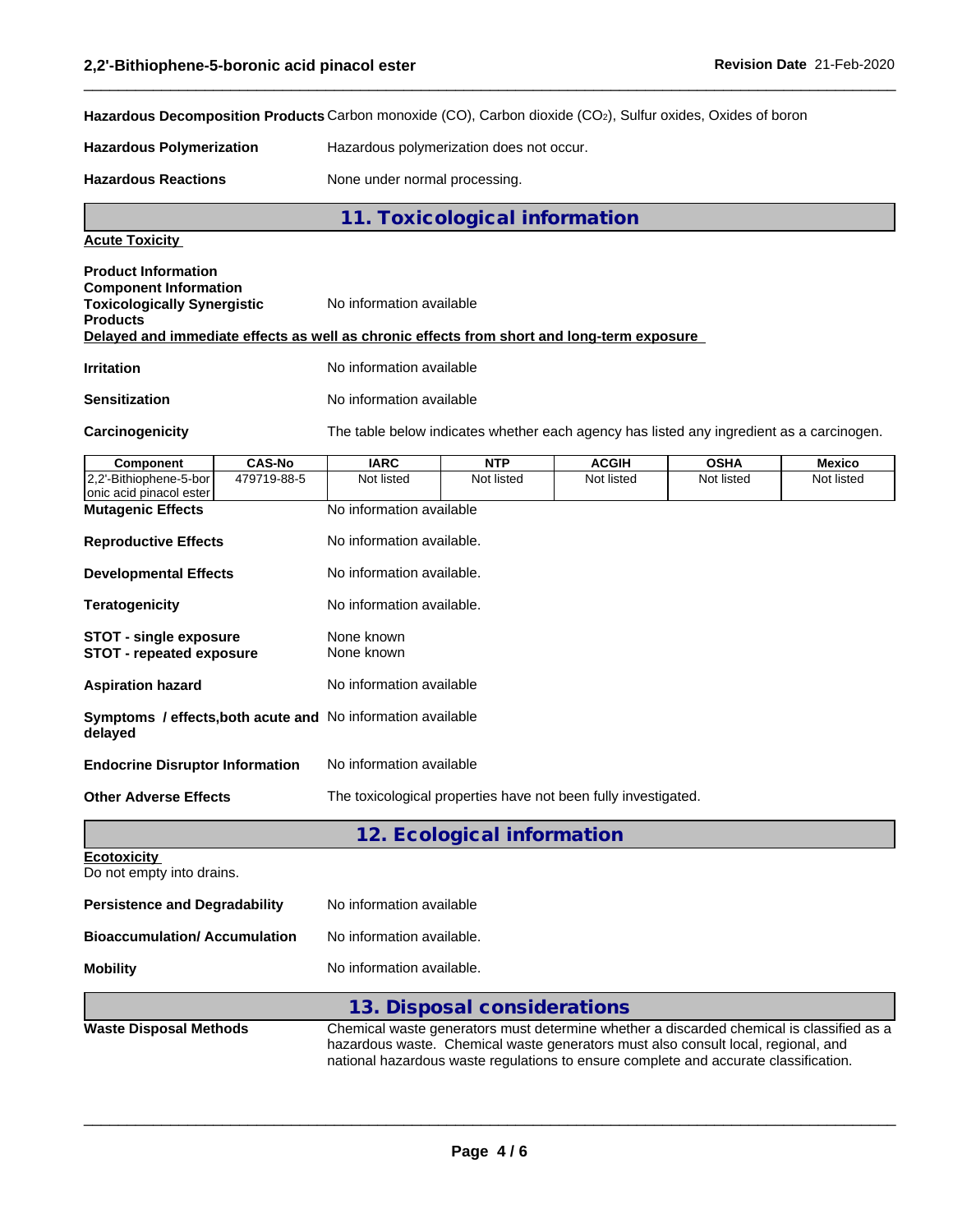| 14. Transport information      |                            |  |  |  |
|--------------------------------|----------------------------|--|--|--|
| DOT<br>TDG<br>IATA<br>IMDG/IMO | Not regulated              |  |  |  |
|                                | Not regulated              |  |  |  |
|                                | Not regulated              |  |  |  |
|                                | Not regulated              |  |  |  |
|                                | 15. Regulatory information |  |  |  |

 $\_$  ,  $\_$  ,  $\_$  ,  $\_$  ,  $\_$  ,  $\_$  ,  $\_$  ,  $\_$  ,  $\_$  ,  $\_$  ,  $\_$  ,  $\_$  ,  $\_$  ,  $\_$  ,  $\_$  ,  $\_$  ,  $\_$  ,  $\_$  ,  $\_$  ,  $\_$  ,  $\_$  ,  $\_$  ,  $\_$  ,  $\_$  ,  $\_$  ,  $\_$  ,  $\_$  ,  $\_$  ,  $\_$  ,  $\_$  ,  $\_$  ,  $\_$  ,  $\_$  ,  $\_$  ,  $\_$  ,  $\_$  ,  $\_$  ,

#### **United States of America Inventory**

| Component                                        | <b>CAS-No</b> | <b>TSCA</b> | <b>TSCA Inventory notification -</b><br><b>Active/Inactive</b> | <b>TSCA - EPA Regulatory</b><br><b>Flags</b> |
|--------------------------------------------------|---------------|-------------|----------------------------------------------------------------|----------------------------------------------|
| 2.2'-Bithiophene-5-boronic acid<br>pinacol ester | 479719-88-5   |             |                                                                |                                              |

### **Legend:**

**TSCA** - Toxic Substances Control Act, (40 CFR Part 710) X - Listed '-' - Not Listed

**TSCA 12(b)** - Notices of Export Not applicable

#### **International Inventories**

Canada (DSL/NDSL), Europe (EINECS/ELINCS/NLP), Philippines (PICCS), Japan (ENCS), Australia (AICS), China (IECSC), Korea (ECL).

| Component                       | <b>CAS-No</b> | <b>DSL</b> | <b>NDSL</b> | <b>EINECS</b> | <b>PICCS</b> | <b>ENCS</b> | <b>AICS</b> | <b>IECSC</b> | KECL |
|---------------------------------|---------------|------------|-------------|---------------|--------------|-------------|-------------|--------------|------|
| 2.2'-Bithiophene-5-boronic acid | 479719-88-5   |            |             |               |              |             |             |              |      |
| pinacol ester                   |               |            |             |               |              |             |             |              |      |

#### **U.S. Federal Regulations**

| <b>SARA 313</b>                                                                                                                            | Not applicable                                              |
|--------------------------------------------------------------------------------------------------------------------------------------------|-------------------------------------------------------------|
| <b>SARA 311/312 Hazard Categories</b>                                                                                                      | See section 2 for more information                          |
| <b>CWA (Clean Water Act)</b>                                                                                                               | Not applicable                                              |
| <b>Clean Air Act</b>                                                                                                                       | Not applicable                                              |
| <b>OSHA</b> - Occupational Safety and<br><b>Health Administration</b>                                                                      | Not applicable                                              |
| <b>CERCLA</b>                                                                                                                              | Not applicable                                              |
| <b>California Proposition 65</b>                                                                                                           | This product does not contain any Proposition 65 chemicals. |
| U.S. State Right-to-Know<br><b>Regulations</b>                                                                                             | Not applicable                                              |
| <b>U.S. Department of Transportation</b><br>Reportable Quantity (RQ):<br><b>DOT Marine Pollutant</b><br><b>DOT Severe Marine Pollutant</b> | N<br>N<br>N                                                 |
| U.S. Department of Homeland<br><b>Security</b>                                                                                             | This product does not contain any DHS chemicals.            |
|                                                                                                                                            |                                                             |
| <b>Other International Regulations</b>                                                                                                     |                                                             |